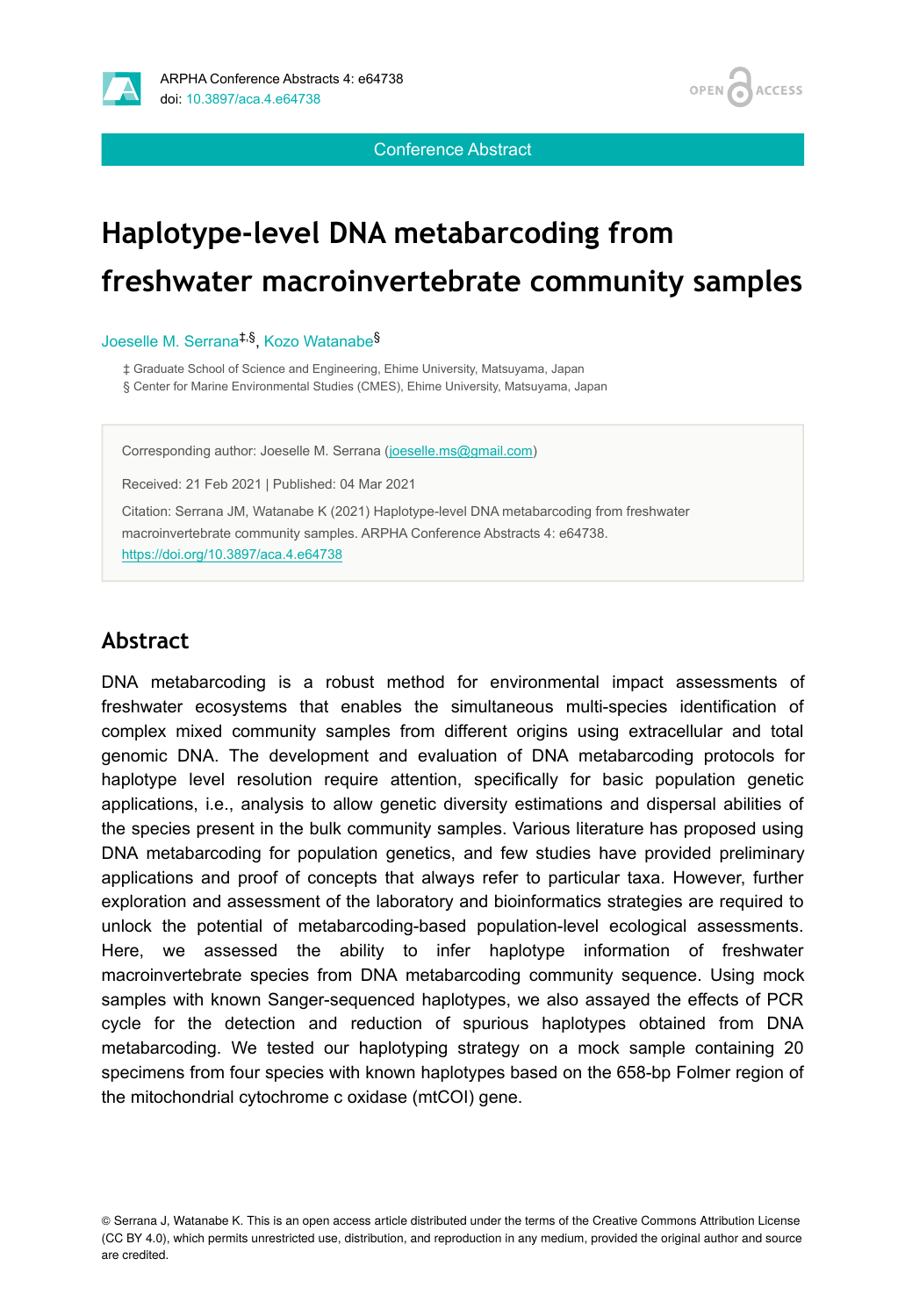The read processing and denoising-step resulted in 14 zero-radius operational taxonomic units (ZOTUs) of 421-bp length, with 12 ZOTUs having 100% match with 12 of the mock haplotype sequences. The remaining eight haplotypes that were not detected from the DNA metabarcoding dataset were all the *A. decemseta* samples (0.01, 0.05, 0.10 ng/μL DNA template concentrations), two *E. bulba* (0.01 and 0.05 ng/μL), *E. latifolium* (0.01 ng/ μL), and two *K. tibialis* (0.01 and 0.10 ng/μL). Given that most of the undetected samples had low concentrations, we report the influence of initial DNA template concentration on the amplification from a mock community sample. Our observation is in accordance with previous studies that reported that samples or taxa with low DNA template concentrations have lower detection probability. Accordingly, abundant taxa or samples with high biomass tend to have higher detection probabilities than those rare, smaller or have low biomass from mixed-community samples. The difference in biomass affects haplotypes' detection since most of the large specimens would be retained after read processing. Hence, these factors need to be addressed when metabarcoding-based haplotyping is to be used to infer abundance-based analysis for population genetics applications. The phylogenetic-based analysis (Fig. 1) revealed that the two ZOTUs without taxonomic matches clustered with one of the species from the mock sample. This supports our observation that only the samples with low concentration were unrepresented from the DNA metabarcoding data. Although we still reported false positive detections because two of the 14 ZOTUs failed to have a 100% match with the mock reference sequences, we could at least identify them as *A. decemseta* sequences based on the phylogenetic approach.



#### Figure 1. doi

Neighbor-joining tree of the mock and the zero-radius operational taxonomic units (ZOTU) sequences. Sequences are highlighted based on species. The red bar represents a ZOTU without a taxonomic match, and the text in red represents a haplotype without a ZOTU match. Two of the ZOTUs (i.e., ZOTU10 and ZOTU14) that did not have a taxonomic match against the mock sample sequences clustered with the *A. decemseta* sequences.